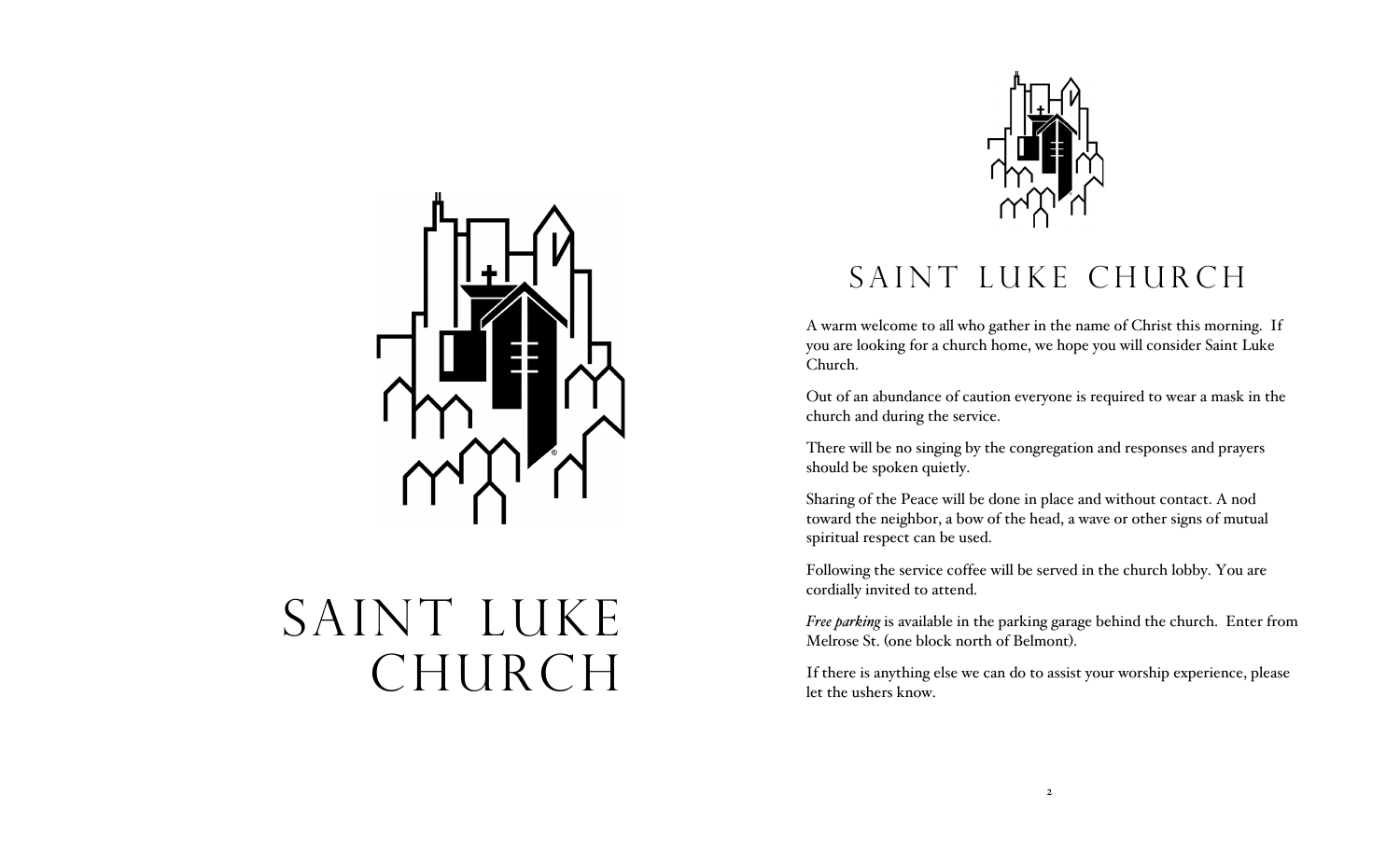

*Time to reflect and pray individually as you prepare for worship*

### THE PRAYER FOR THE DAY

Shine into our hearts the light of your wisdom, O God, and open our minds to the knowledge of your word, that in all things we may think and act according to your good will and may live continually in the light of your Son, Jesus Christ, who lives and reigns with you and the Holy Spirit, one God, now and forever. Amen

REMEMBER THOSE WHO ARE ILL

O God, the strength of the weak and the comfort of sufferers: Mercifully hear our prayers and grant to your servants

| Scott Jurkas                     | Abigail Zhang                      | Patricia Grunde   | Janet Hagberg       | Eva Scheffler      |
|----------------------------------|------------------------------------|-------------------|---------------------|--------------------|
| Christian Long                   | Ruth Walp                          | Manny Mendoza     | Judith Hoyer        | Ruby Strohmayer    |
| Rosemarie Morgen Calvin Clements |                                    | Laurie Strohmayer | Dan Horton          | Tammy Crisman      |
| Tyler Hennigan                   | Mark Van Scharrel Hayden Berthelot |                   | Alex Rose           | Donna Jitchotvisut |
| Logan Berdacker                  | Debbie Clark                       | Mariam Usmani     | Anna Gutweter       | William Jones, Jr. |
| Ray Planekowsky                  | Rachel Bouman                      | William Liedholm  | Charles Aufdenkampe |                    |

the help of your power, that illness may be turned into health and our sorrow into joy; through Jesus Christ. Amen

### FOR TRUE CHRISTMAS JOY

O Child of Bethlehem, grant that we may share with all our hearts in the profound mystery of Christmas. Put into our hearts this peace which we seek so fervently and which you alone can give. Help us to know one another better and to live as brothers and sisters. Awaken in our hearts love and gratitude for your infinite goodness and join us all together in your love. Amen.

REMEMBER THOSE SERVING IN THE ARMED FORCES

Almighty God, we commit to your gracious care and keeping all the men and women of our armed forces at home and abroad:

*Nicholas Bakulinski Jeremy Strohmayer Dan McCarthy Lucas Kratz Preston Larson* Defend them day by day with your heavenly grace and grant them a sense of your abiding presence wherever they may be; through Jesus Christ our Lord. Amen.

### PRAYER FOR PEACE

Almighty God, all thoughts of truth and peace come from you. Kindle in the hearts of all your children the love of peace, and guide with your wisdom the leaders of the nations, so that your kingdom will go forth in peace and the earth will be filled with the knowledge of your love, through Jesus Christ, our Savior and Lord. Amen.

# LESSONS AND CAROLS FOR CHRISTMAS FIRST SUNDAY OF CHRISTMAS 9:30 AM

### GATHERING **EXAMPLE EXAMPLE EXAMPLE EXAMPLE EXAMPLE EXAMPLE EXAMPLE EXAMPLE EXAMPLE EXAMPLE EXAMPLE EXAMPLE EXAMPLE EXAMPLE EXAMPLE EXAMPLE EXAMPLE EXAMPLE EXAMPLE EXAMPLE EXAMPLE EXAMPLE EXAMPLE EXAMPLE EXAMPLE EXAMPLE EXA**

| Sit | Prelude: "Pastorale" | J S Bach |
|-----|----------------------|----------|
|     |                      |          |

Welcome

*Stand* Entrance Hymn Once in Royal David's City

Once in royal David's city stood a lowly cattle shed, where a mother laid her baby in a manger for is bed: Mary was that mother mild, Jesus Christ, her little child.

He came down to earth from heaven who is God and Lord of all, and his shelter was a stable, and his cradle was a stall; with the poor and meek and lowly, lived on earth our Savior holy.

Not in that poor lowly stable, with the oxen standing by, we shall see him; but in heaven, set at God's right hand on high; there his children gather round, bright like stars, with glory crowned.

### Dialogue

The people who walked in darkness have seen a great light.

The light shines in the darkness, and the darkness has not overcome it. Those who dwelt in the land of deep darkness, on them light has shined.

We have beheld Christ's glory, glory as of the only Son from the Father. To us a child is born, to us a Son is given.

In the Word was life, and the life was the light of all people.

### Opening Prayer

Almighty God, you have filled us with the new light of the Word who became flesh and lived among us. Let the light of our faith shine in all we do through your Son, Jesus Christ our Lord, who lives and reigns with you and the Holy Spirit, one God, now and forever. Amen.

3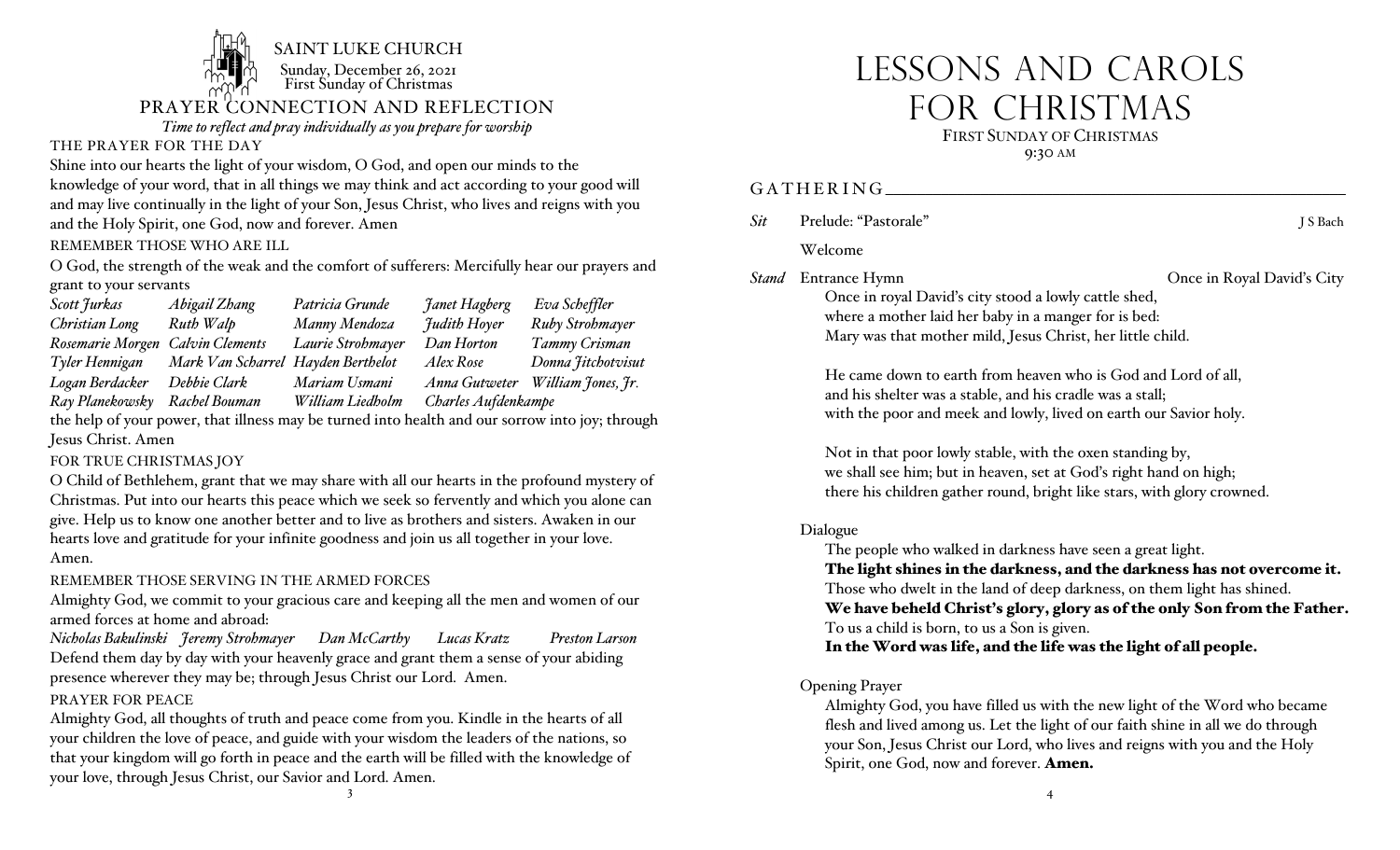### LITURGY OF THE WORD *and* Festival of Christmas Hymns

*Sit* First Reading: Isaiah 9:2-7 *God promises a king*

Hymn Lo, How a Rose E'er Blooming Lo, how a rose e'er blooming from tender stem hath sprung! Of Jesse's lineage coming as seers of old have sung, it came, a flow'r so bright. amid the cold of winter, when half spent was the night.

O Savior, child of Mary, who felt our human woe; O Savior, king of glory, who dost our weakness know: bring us at length, we pray, to the bright courts of heaven and into endless day.

Second Reading: Micah 5:2-5a *The king will come from Bethlehem*

### Hymn O Little Town of Bethlehem

O little town of Bethlehem, how still we see thee lie! Above thy deep and dreamless sleep the silent stars go by; yet in thy dark streets shineth the everlasting light. The hopes and fears of all the years are met in thee tonight.

O holy child of Bethlehem, descend to us, we pray, cast out our sin, and enter in, be born in us today. We hear the Christmas angels the great glad tidings tell; oh, come to us, abide with us, our Lord Immanuel!



Third Reading: Saint Luke 1:26-35, 38 *The annunciation to Mary*

Hymn The Angel Gabriel from Heaven Came

The angel Gabriel from heaven came, with wings as drifted snow with eyes as flame: "All hail to thee, O lowly maiden Mary, most highly favored lady." Gloria!

"For know a blessed mother thou shalt be, all generations laud and honor thee; thy son shall be Emmanuel, by seers foretold, most highly favored lady." Gloria!

Of her, Emmanuel, the Christ, was born in Bethlehem all on a Christmas morn, And Christian folk throughout the world will ever say: "Most highly favored lady." Gloria

Fourth Reading: Saint Luke 2:1-7 *The birth of Jesus*

Hymn I Wonder As I Wander

I wonder as I wander, out under the sky, how Jesus the Savior did come for to die for poor ord'n'ry people like you and like I. I wonder as I wander, out under the sky.

When Mary birthed Jesus, all in a cow's stall, came wise men and farmers and shepherds and all, and high from the heavens a star's light did fall; the promise of the ages it then did recall.

### Fifth Reading: Saint Luke 2:8-16 *The shepherds go to see the Savior*

Hymn On Christmas Night

On Christmas night all Christians sing to hear the news the angels bring. On Christmas night all Christians sing to hear the news the angels bring. News of great joy, news of great mirth, news of our merciful King's birth.

All out of darkness we have light, which made the angels sing this night. All out of darkness we have light, which made the angels sing this night: "Glory to god in highest heav'n; peace on earth, and good-will. Amen."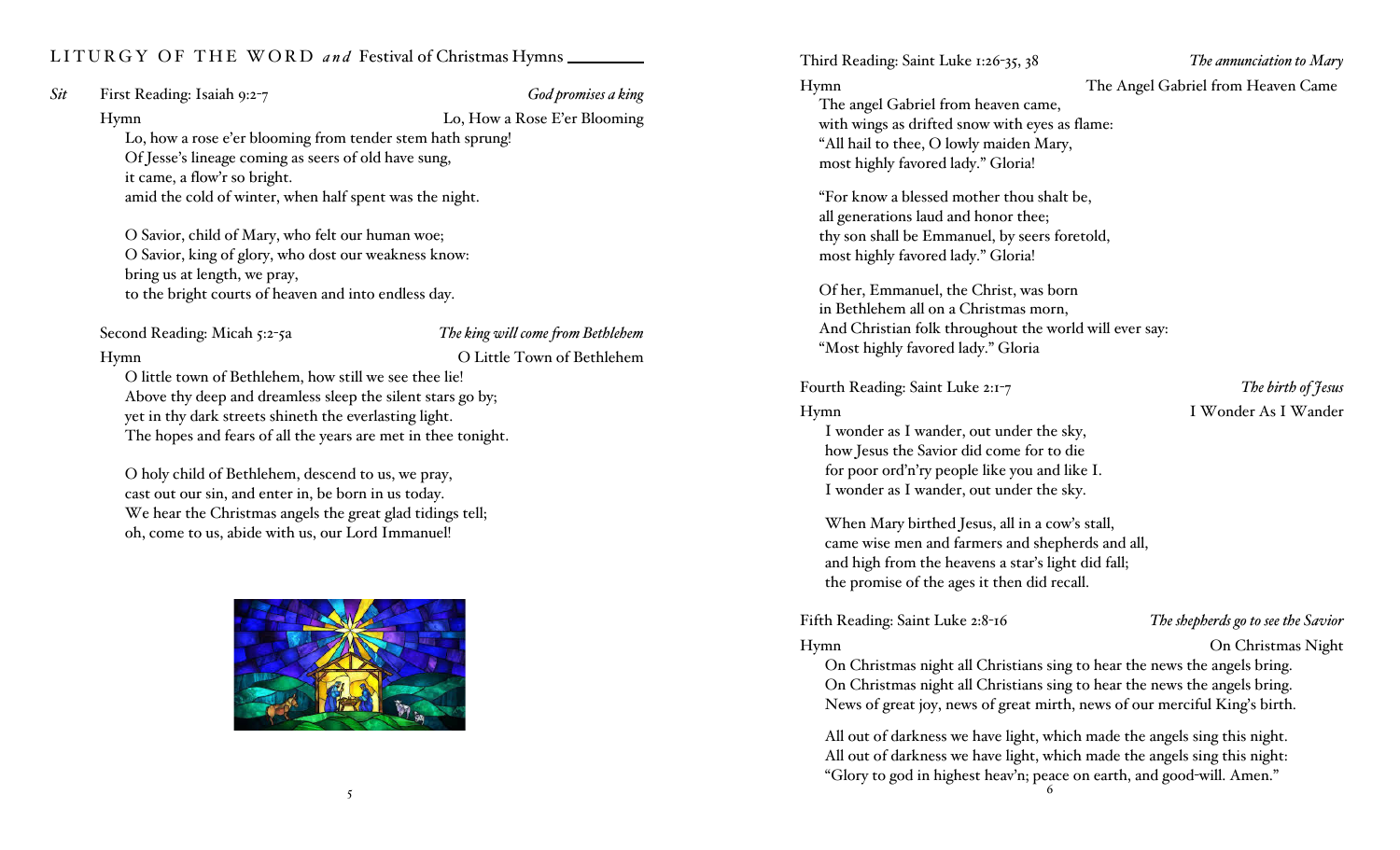Sixth Reading: Saint Luke 2:21-36 *Jesus receives his name*

Hymn That Boy-Child of Mary *Refrain: That boy-child of Mary was born in a stable, a manger his cradle in Bethlehem.*

What shall we call him, child of the manger? What name is given in Bethlehem? *Refrain*

His name is Jesus, God ever with us, God given for us in Bethlehem. *Refrain*

Gladly we praise him, love and adore him, give ourselves to him in Bethlehem. *Refrain*

Seventh Reading: Saint Matthew 2:1-11 *The magi follow the star*

Hymn What Child Is This

What child is this, who, laid to rest, on Mary's lap is sleeping? Whom angels greet with anthems sweet while shepherds watch are keeping? This, this is Christ the king, whom shepherds guard and angels sing; haste, haste to bring him laud, the babe, the son of Mary!

So bring him incense, gold, and myrrh; come, peasant, king, to own him. The King of kings salvation brings; let loving hearts enthrone him. Raise, raise the song on high, the virgin sings her lullaby; joy, joy, for Christ is born, the babe, the son of Mary!



7

Eighth Reading: Saint Matthew 2:13-18 *The slaughter if the holy innocents* Hymn Your Little Ones, Dear Lord Your little ones, dear Lord, are we, and come your lowly bed to see; enlightened ev'ry soul and mind, that we the way to you may find. Oh, draw us wholly to you, Lord, and to us all your grace accord; true faith and love to us impart, that we may hold you in our heart.

Ninth Reading: Saint John 1:1-14 *The mystery of the incarnation*

Hymn Of the Father's Love Begotten

Of the Father's love begotten ere the worlds began to be, he is Alpha and Omega, he the source, the ending he, of the things that are, that have been, and that future years shall see, evermore and evermore.

Oh, that birth forever blessed, when the virgin full of grace, by the Holy Ghost conceiving, bore the Savior of our race, and the babe, the world's redeemer, first revealed his sacred face, evermore and evermore.

Let the heights of heav'n adore him; angel hosts, his praises sing; pow'rs, dominions, bow before him and extol our God and King; let no tongue on earth be silent, ev'ry voice in concert ring evermore and evermore.

Christ, to thee, with God the Father, and, O Holy Ghost, to thee, hymn and chant and high thanksgiving and unwearied praises be: honor, glory, and dominion, and eternal victory evermore and evermore.

### PRAYERS NORTH SERVICES

### *Stand* Responsive Prayer

Glory to God in the highest, and peace to God's people on earth. Blessed are you, Prince of peace. You rule the earth with truth and justice. Send your gift of peace to all nations of the world. Blessed are you, Son of Mary. You share our humanity.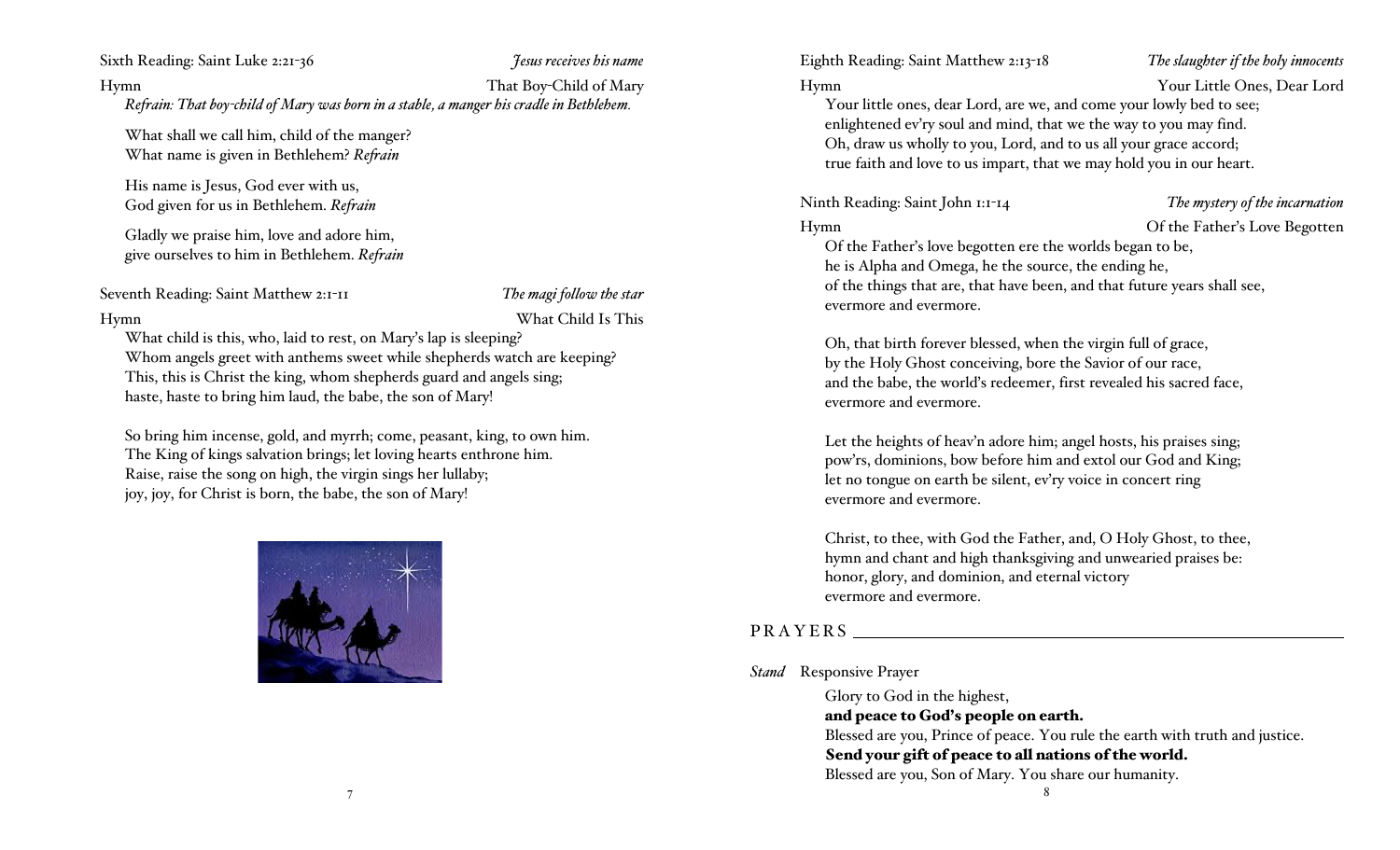Have mercy on the sick, the dying, and all who suffer this day. Blessed are you, Son of God. You dwell among us as the Word made flesh. Reveal yourself to us in word and sacrament that we may bear your light to all the world.

Prayers of Intercession

*After each petition:* Lord, listen to your children pray. Send us love, send us peace, send us grace.

Gathered into one by the Holy Spirit, let us pray as Jesus taught us: Our Father in heaven, hallowed be your name, your kingdom come, your will be done, on earth as in heaven. Give us today our daily bread. Forgive us our sins as we forgive those who sin against us. Save us from the time of trial and deliver us from evil. For the kingdom, the power, and the glory are yours, now and forever. Amen

### BLESSING AND DISMISSAL

Let us bless the Lord. Thanks be to God.

May you be filled with the wonder of Mary, the obedience of Joseph, the joy of the angels, the eagerness of the shepherds, the determination of the magi, and the peace of the Christ child. Almighty God, Father, Son, and Holy Spirit, bless us now and forever. Amen.

Prayer for Peace

### Recessional Hymn Love Has Come

Love has come a light in the darkness! Love shines forth in the Bethlehem skies. See, all heaven has come to proclaim it; hear how their song of joy arises: Love! Love! Born unto you a Savior! Love! Love! Glory to God on high.

9

Love is born! Come, share in the wonder. Love is God now asleep in the hay. See the glow in the eyes of his mother; what is the name her heart is saying? Love! Love! Love is the gift of Christmas. Love! Love! Praise to you, God on high!

### Dismissal

Go in peace. Serve the Lord. Thanks be to God.

Postlude: Minuet, from the Water Music G. F. Handel